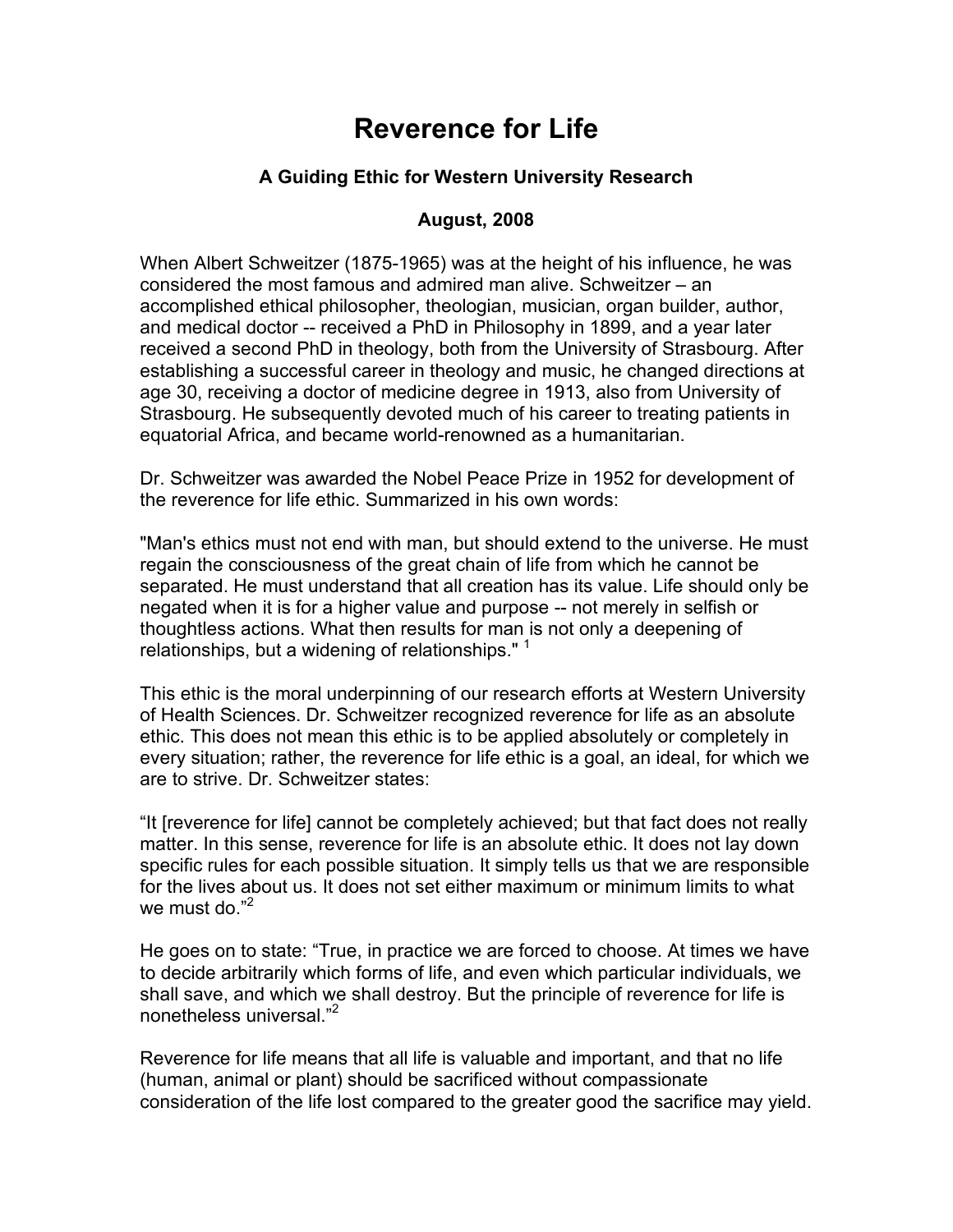When a poor farmer's wheat crop is attacked by an insect infestation that threatens to destroy his only means of supporting his family, what is he to do? When a lion is charging toward a child, what is the child's father (who is armed with a rifle) to do? When mice are in an experiment that may lead to the discovery of new knowledge needed to cure multitudes of dogs, cats, and people, what choice is to be made? Intuitively, most of us know what needs to be done in each case; yet, regardless of the decision made, life will be lost.

Reverence for life posits that though life may be lost, it should never be sacrificed in a callous or cavalier manner, and that an act of potential harm should be committed only after determining that the potential greater good exceeds the harm that occurs from loss of life.

This is how we approach animal experimentation at Western University of Health Sciences.

No one at Western University wants to cause pain or loss of life during research. We recognize that each life is precious, important and valuable. It is only after carefully weighing the potential benefit against the loss or harm that occurs during an animal experiment -- and determining that the potential good of the experiment greatly exceeds the harm caused by a life being sacrificed – that animal experiments are allowed to go forward. Each research protocol in which animals are used at Western University must go through a thoughtful and meticulous review by our Institutional Animal Care and Use Committee (IACUC). This committee includes scientists, veterinarians and a community member not affiliated with the university. No animal study can begin until the IACUC has exhaustively reviewed and approved the study design.

Every animal used in a study must be fully justified. The "three R's" -- Replace, Reduce, and Refine<sup>3</sup> -- are used when examining a protocol. The committee determines whether the use of animals in the study is necessary, or if animal use can be replaced with an alternative (e.g., cell culture or computer modeling experiments). The Western University IACUC ensures that the scientist *reduces* the number of animals used in research to the minimum number needed to get meaningful scientific results. Each proposal is examined to be sure that the techniques used on the animals are *refined* to assure that the animals undergo a minimum amount of pain and suffering. In addition, the IACUC determines that the study is not needlessly repeating previous studies; that the information sought in the study is not already known and well-established.

In addition to the IACUC, which every life science research institution in the country must have under federal law, Western University has elected to form another committee, Committee for Animal Research Evaluation (CARE). The Western University CARE is not mandated by federal law, but was created by Western University to ensure that our reverence for life principle regarding research is being followed. This committee meets twice per year and discusses